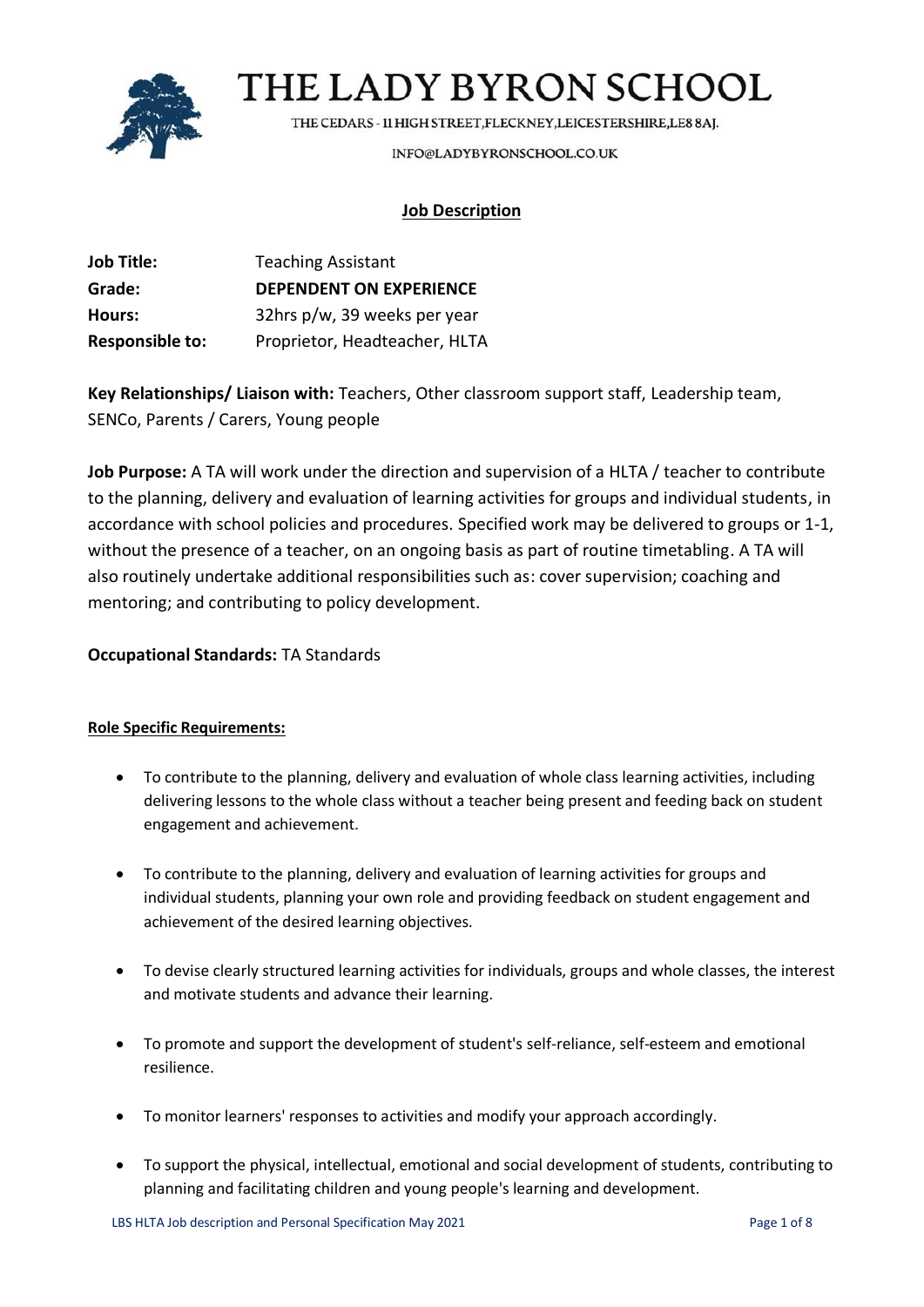

THE CEDARS - 11 HIGH STREET, FLECKNEY, LEICESTERSHIRE, LE8 8AJ.

#### INFO@LADYBYRONSCHOOL.CO.UK

- To develop positive relationships with colleagues, providing consistent and effective support and directing the work, where relevant, of other adults in supporting learning.
- To support students to improve their numeracy and literacy skills through focussed learning activities and more generally across the curriculum.
- To prepare and utilise ICT resources to support your professional activities and to advance students' learning.
- To contribute to the selection, preparation and use of resources suitable for engaging children and young people in planned and unplanned learning activities.
- Having regard to equality of opportunity, to provide care and encouragement to all students, planning for and supporting their participation in activities and liaising, if required, with parents / carers / other professionals as appropriate.
- To provide support for bilingual / multilingual students if required.
- To invigilate internal and external tests and examinations under formal conditions.
- To assist with the maintenance and analysis of student record keeping systems, including recording agreed updates to individual records.
- To support and motivate volunteers, including briefing them on their responsibilities, giving them feedback on their work, and assisting them to resolve any problems that may arise.
- To contribute to the development and review of policies and practices relevant to classroom support staff.
- To contribute to assessing and developing plans to meet the personal support needs of children and young people with additional requirements and assist in the implementation and evaluation of the plans.
- To monitor attendance to identify any patterns of absence and lateness and work with colleagues and parents to seek ways of helping the student to attend school more regularly.
- To help prepare, monitor and maintain a safe and secure learning environment in line with the teacher's lesson plans.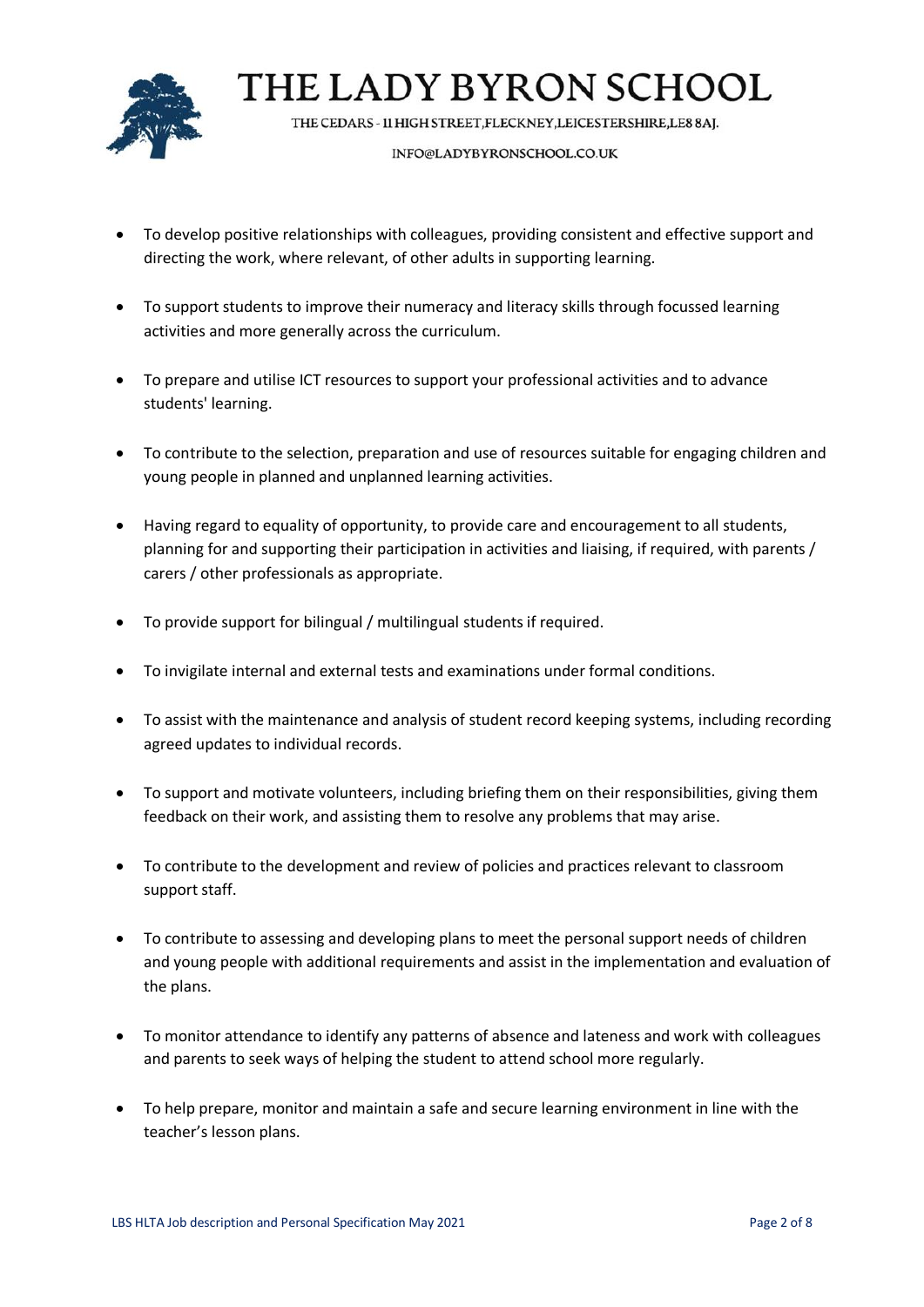

THE CEDARS - 11 HIGH STREET, FLECKNEY, LEICESTERSHIRE, LE8 8AJ.

#### INFO@LADYBYRONSCHOOL.CO.UK

- To promote, observe and report on student performance and development, using a range of assessment strategies to improve learning, provide focussed support and feedback.
- To promote the development of positive relationships and acceptable behaviour in accordance with school policy.
- To prepare and support the use of learning materials, monitor and maintain curriculum resources, and create visual displays to ensure a relevant physical learning environment.
- To provide education, care and encouragement to children and young people with disabilities or special educational needs, supporting them to participate in activities and liaising, if required, with parents/cares/other professionals as appropriate.

This will include working with children and young people who have a range of needs including:

- $\triangleright$  Communication and interaction needs.
- $\triangleright$  Cognition and leaning needs.
- $\triangleright$  Behaviour, emotional and social development needs.
- $\triangleright$  Sensory and/or physical needs.
- To assist with the maintenance of student record keeping systems, including recording agreed updates to individual records.
- To communicate as appropriate with parents and carers about the care and education of their children, as directed by school.
- To encourage participation and interaction in structured and unstructured learning activities, including play (timetabled and during breaks if required).
- To undertake midday supervision duties.
- To support, as appropriate, in instances where students are unwell whilst at the school.
- To escort and supervise students on educational visits and out of school activities, ensuring their health, safety and well-being.

#### **Optional extra responsibilities, not affecting the grade.**

• To lead an extra-curricular activity under the direction of the school but with limited direct supervision.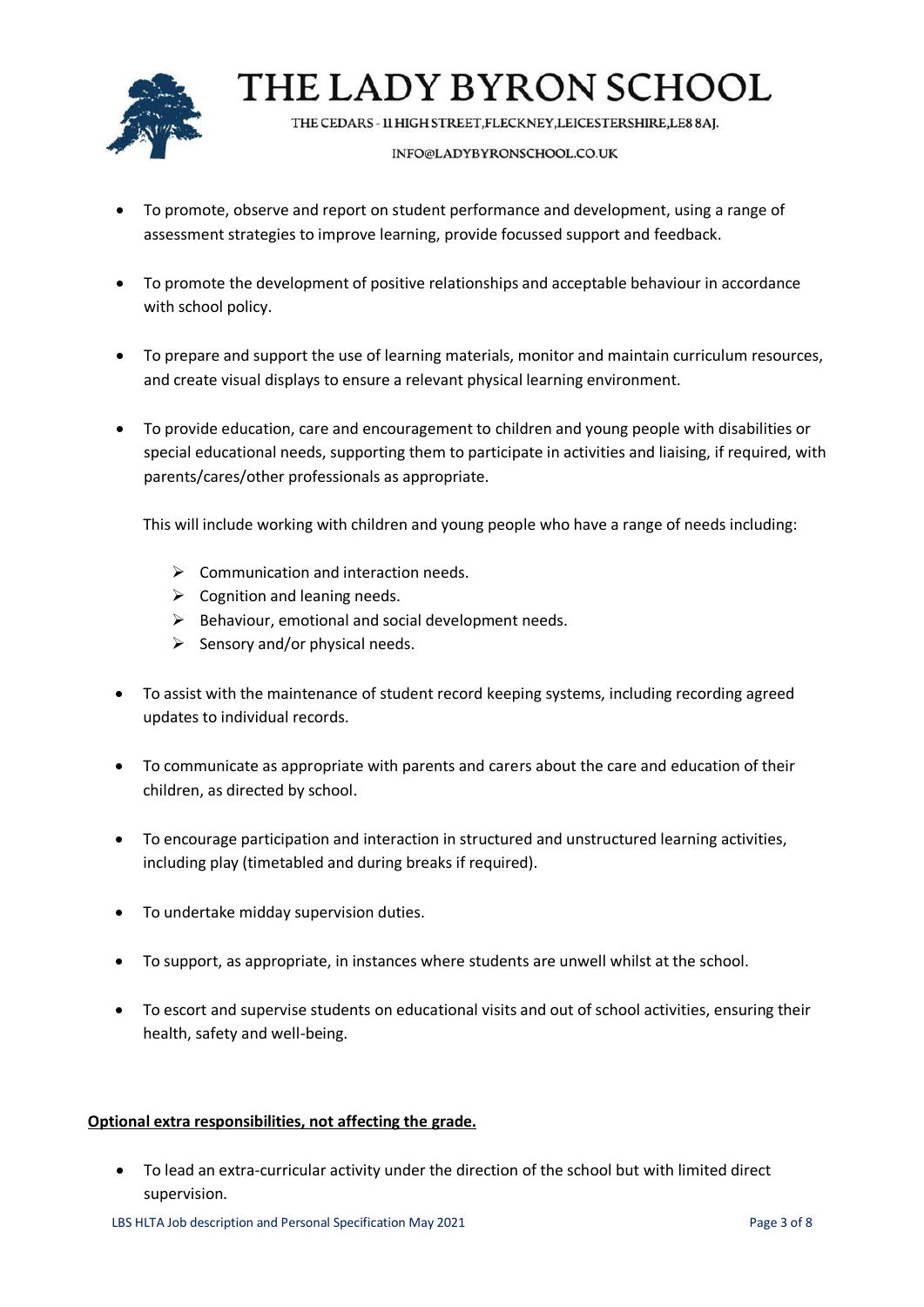

THE CEDARS - 11 HIGH STREET, FLECKNEY, LEICESTERSHIRE, LE8 8AJ.

#### INFO@LADYBYRONSCHOOL.CO.UK

- To attend SLT meetings to input to inform relevant aspects of strategic development.
- To provide toileting support to students, as necessary. \*
- To support, as appropriate, in instances where students are unwell whilst at the school. \*

\* these duties only to be included by negotiation with individual employees, and after appropriate risk assessment and training have been undertaken.

### **Special Factors:**

### **Subject to the duration of the need, the special conditions given below apply**:

- The postholder may be required to attend, from time to time, training courses, conferences, seminars or other meetings as required by his/her own training needs and the needs of the school.
- The postholder will need to be able to drive, have access to a car and have business insurance.
- Expenses will be paid in accordance with the Local Conditions of Service.
- This post is subject to a check being carried out at an Enhanced level by the Disclosure and Barring Service regarding any previous criminal record.

**This job description sets out the duties and responsibilities of the post at the time when it was drawn up. Such duties and responsibilities may vary from time to time without changing the general character of the duties or the level of responsibility entailed. Such variations are a common occurrence and cannot themselves justify a reconsideration of the grading of the post.**

*This post is eligible for a DBS check under the Rehabilitation of Offenders Act 1974 (Exceptions) Order 1975 (i.e., it involves certain activities in relation to children and/or adults) and is defined as regulated activity under Part 1 of the Safeguarding Vulnerable Groups Act 2006.*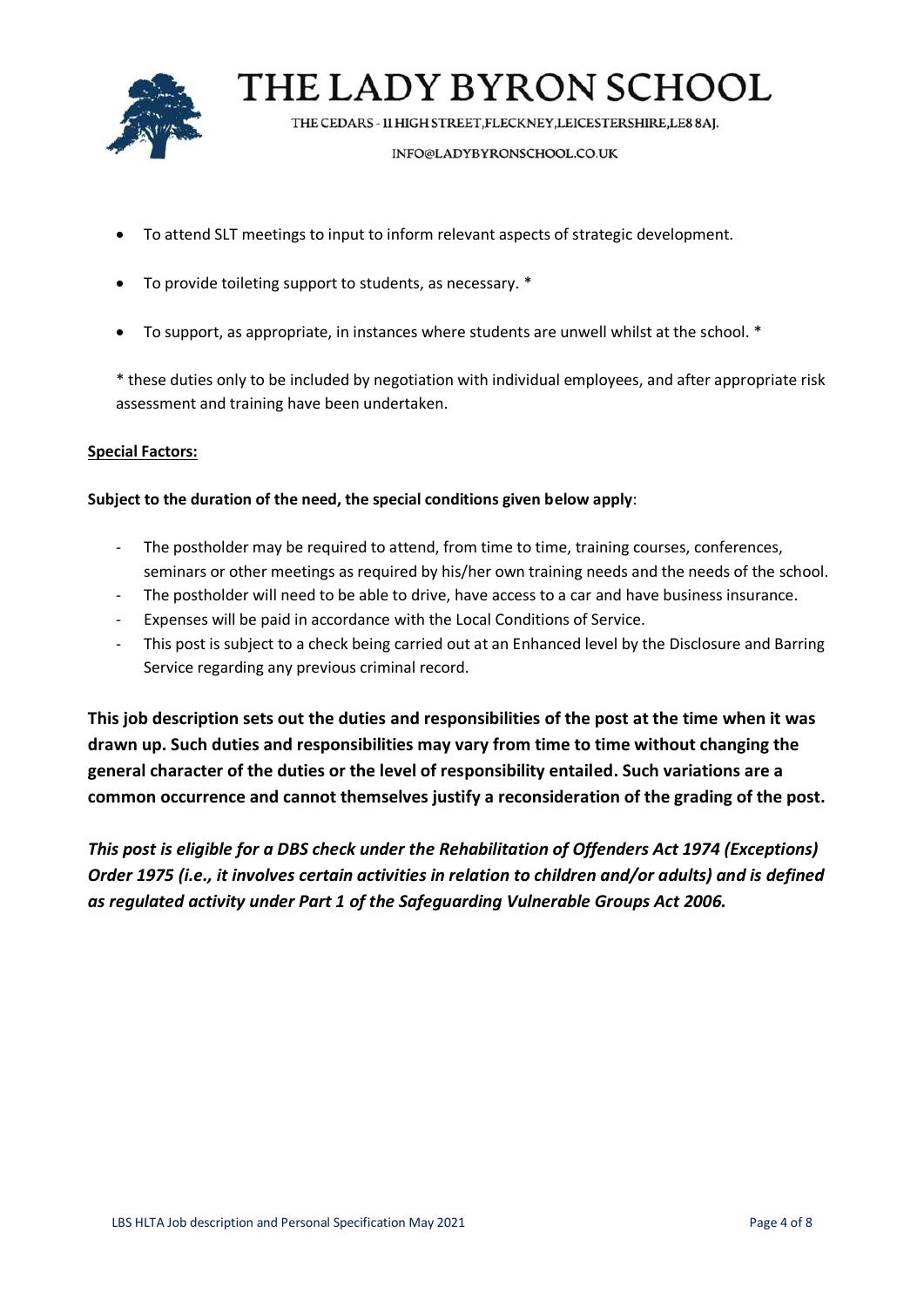

THE CEDARS - 11 HIGH STREET, FLECKNEY, LEICESTERSHIRE, LE8 8AJ.

INFO@LADYBYRONSCHOOL.CO.UK

## **Person Specification**

- **School:** The Lady Byron School
- **Job Title:** Teaching Assistant (TA)

## **Grade: Dependent on Experience**

|                                                           | <b>Essential</b> | <b>Desirable</b> | How         |
|-----------------------------------------------------------|------------------|------------------|-------------|
|                                                           |                  |                  | assessed    |
| <b>Qualifications</b>                                     |                  |                  |             |
| NVQ 3 level qualification or equivalent in a              |                  |                  |             |
| study related to the role.                                |                  | D                | App/Int/Doc |
| Level 2 qualifications in maths/numeracy and<br>$\bullet$ |                  |                  |             |
| English/literacy                                          |                  | D                | App/Int/Doc |
| Further qualifications in Autism and Social,              |                  |                  |             |
| <b>Emotional and Mental Health</b>                        |                  | D                | App/Int/Doc |
| Experience working with autistic / SEMH young             |                  | D                | App/Int/    |
| people across primary and secondary age                   |                  |                  |             |
| range.                                                    |                  |                  |             |
| Specialist skills/training in curriculum or<br>$\bullet$  |                  | D                | App/Int/Doc |
| learning area e.g., bi-lingual, sign language, ICT.       |                  |                  |             |
| Willingness to undertake further qualifications           | E                |                  | App/Int     |
| and training as necessary                                 |                  |                  |             |
| <b>Experience</b>                                         |                  |                  |             |
| Experience of supporting planning, evaluation and         | E                |                  | App/Int     |
| delivery of learning activities for young people in a     |                  |                  |             |
| formal setting.                                           |                  |                  |             |
| Experience of working with children, young people         | E                |                  | App/Int     |
| and families within the context of educational            |                  |                  |             |
| settings.                                                 |                  |                  |             |
| Experience and understanding of meeting the               |                  | D                | App/Int     |
| needs of children and young people with SEND and          |                  |                  |             |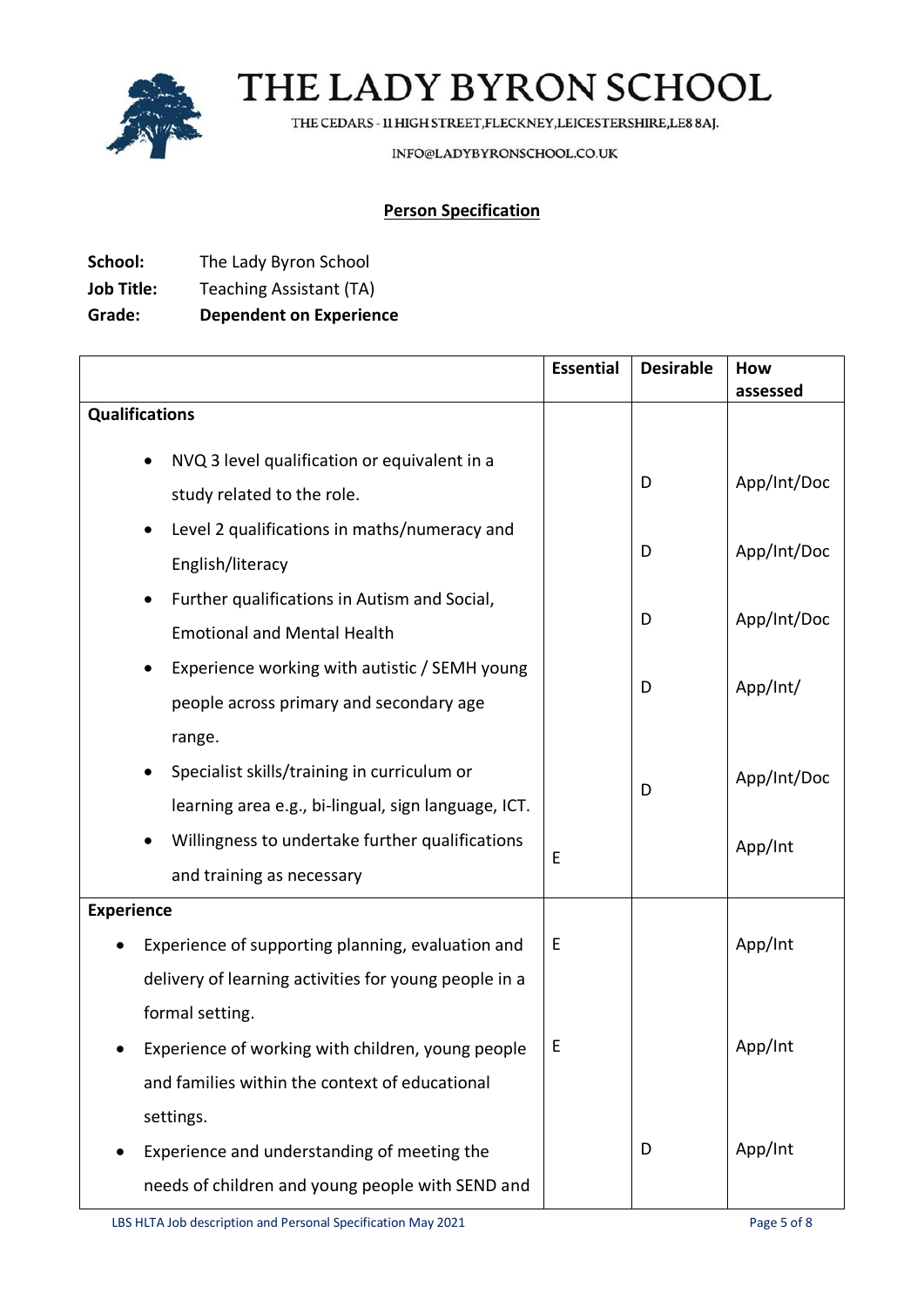

THE CEDARS - 11 HIGH STREET, FLECKNEY, LEICESTERSHIRE, LE8 8AJ.

#### INFO@LADYBYRONSCHOOL.CO.UK

|                          | their families.                                        |   |   |         |
|--------------------------|--------------------------------------------------------|---|---|---------|
|                          | Experience of inter-agency working.                    |   | D | App/Int |
|                          | Experience with children and young people with         |   |   |         |
|                          | complex needs                                          |   | D | App/Int |
| Knowledge                |                                                        |   |   |         |
|                          | Full working knowledge of child protection, health     | E |   | App/Int |
|                          | and safety procedures and other relevant policy        |   |   |         |
|                          | and procedures and their application in a school       |   |   |         |
|                          | setting.                                               |   |   |         |
|                          | Awareness of a range of frameworks that support        | E |   | App/Int |
|                          | the education, development and well-being of           |   |   |         |
|                          | children.                                              |   |   |         |
|                          | Can use ICT effectively to support learning.           | E |   | App/Int |
|                          | Working knowledge and experience of                    | Е |   | App/Int |
|                          | implementing national/foundation stage                 |   |   |         |
|                          | curriculum and other relevant learning                 |   |   |         |
|                          | programmes/strategies                                  |   |   |         |
|                          | Good understanding of child development and            | Е |   | App/Int |
|                          | learning processes.                                    |   |   |         |
|                          | Understanding of the responsibilities held by staff    | Е |   | App/Int |
|                          | for safeguarding children and young people.            |   |   |         |
|                          | Knowledge of the SEND Code of Practice                 |   | D |         |
|                          | Knowledge of areas of SEND pertinent to the            |   |   |         |
|                          | school, e.g., ASC, dyslexia, dyspraxia, HI, VI, PD and |   | D | App/Int |
|                          | the impact on children, young people and families.     |   |   |         |
|                          | Knowledge of Information Management and Data           | Е |   | App/Int |
|                          | Protection legislation                                 |   |   |         |
| <b>Skills/Attributes</b> |                                                        |   |   |         |
|                          | Ability and willingness to undertake professional      | E |   | App/Int |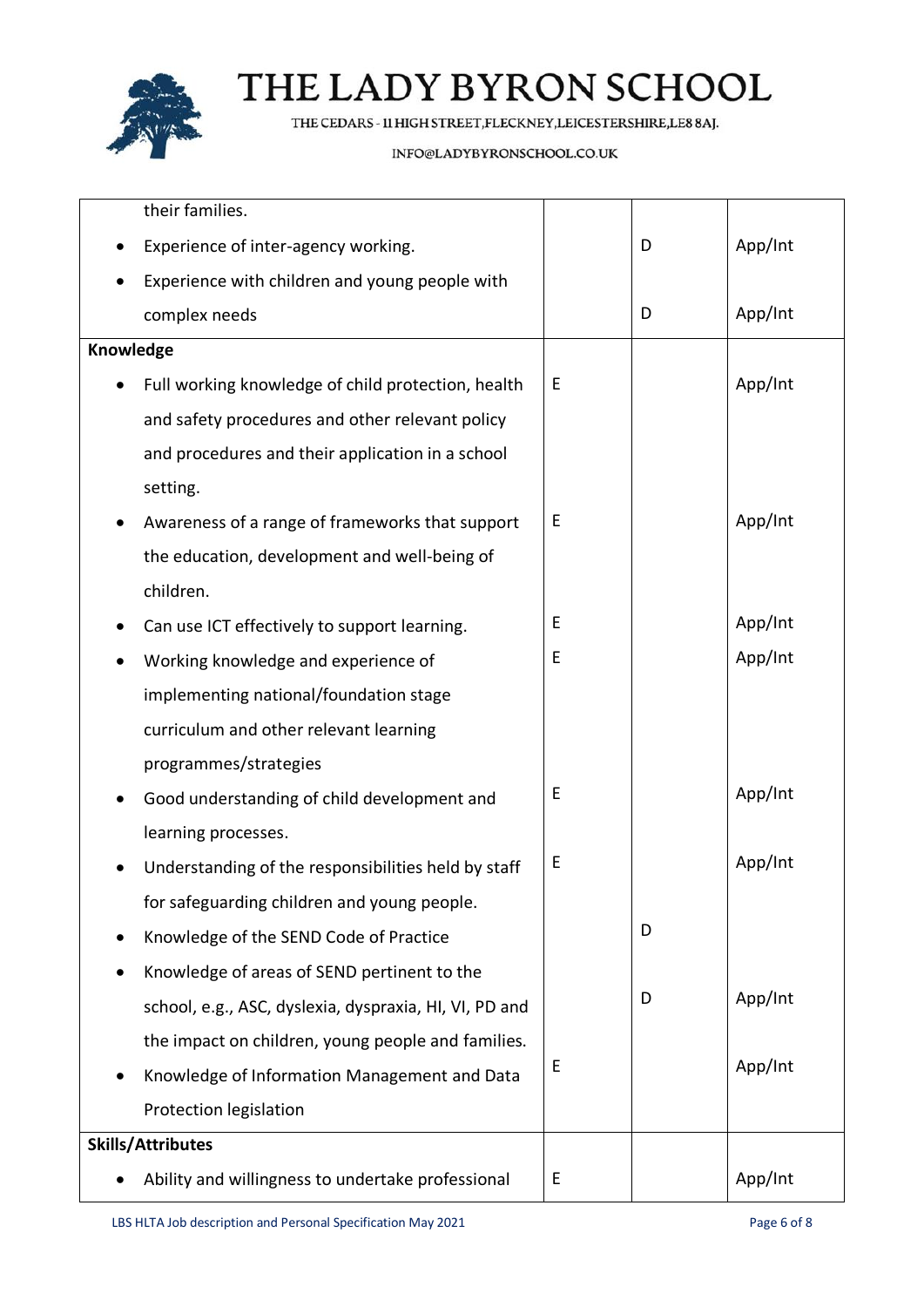

THE CEDARS - 11 HIGH STREET, FLECKNEY, LEICESTERSHIRE, LE8 8AJ.

#### INFO@LADYBYRONSCHOOL.CO.UK

| development.                                          |   |         |
|-------------------------------------------------------|---|---------|
| Empathy with children and young people.               | E | App/Int |
| Ability to effectively manage student behaviour in    | Е | App/Int |
| accordance with school policy and procedure.          |   |         |
| Ability to work effectively as part of a team as well | E | App/Int |
| as being solution focussed.                           |   |         |
| Work constructively as part of a team,                |   |         |
| understanding classroom roles and responsibilities    | E | App/Int |
| and your own position within them.                    |   |         |
| Constantly improve own practice/knowledge             |   |         |
| through self-evaluation and learning from others      | Е | App/Int |
| Ability to relate well to children and adults.        |   |         |
| The ability to converse at ease with other agencies   | Е | App/Int |
| and provide advice.                                   | E | App/Int |
| The ability to communicate effectively both orally    |   |         |
| and in writing with a variety of audiences.           | E | App/Int |
| Excellent interpersonal skills and able to relate     |   |         |
| positively and establish effective working            | Е | App/Int |
| relationships with families, colleagues and other     |   |         |
| professionals.                                        |   |         |
| Ability to manage a caseload effectively, prioritise  |   |         |
| work and demonstrate effective time                   | E | App/Int |
| management.                                           |   |         |
| Ability to work effectively as a member of a team     |   |         |
| and be motivated to use initiative to plan and work   | Е | App/Int |
| in an organised manner.                               |   |         |
| Ability and aptitude to share knowledge, skills and   |   |         |
| understanding with colleagues, students,              | E | App/Int |
| parents/carers and other agencies.                    |   |         |